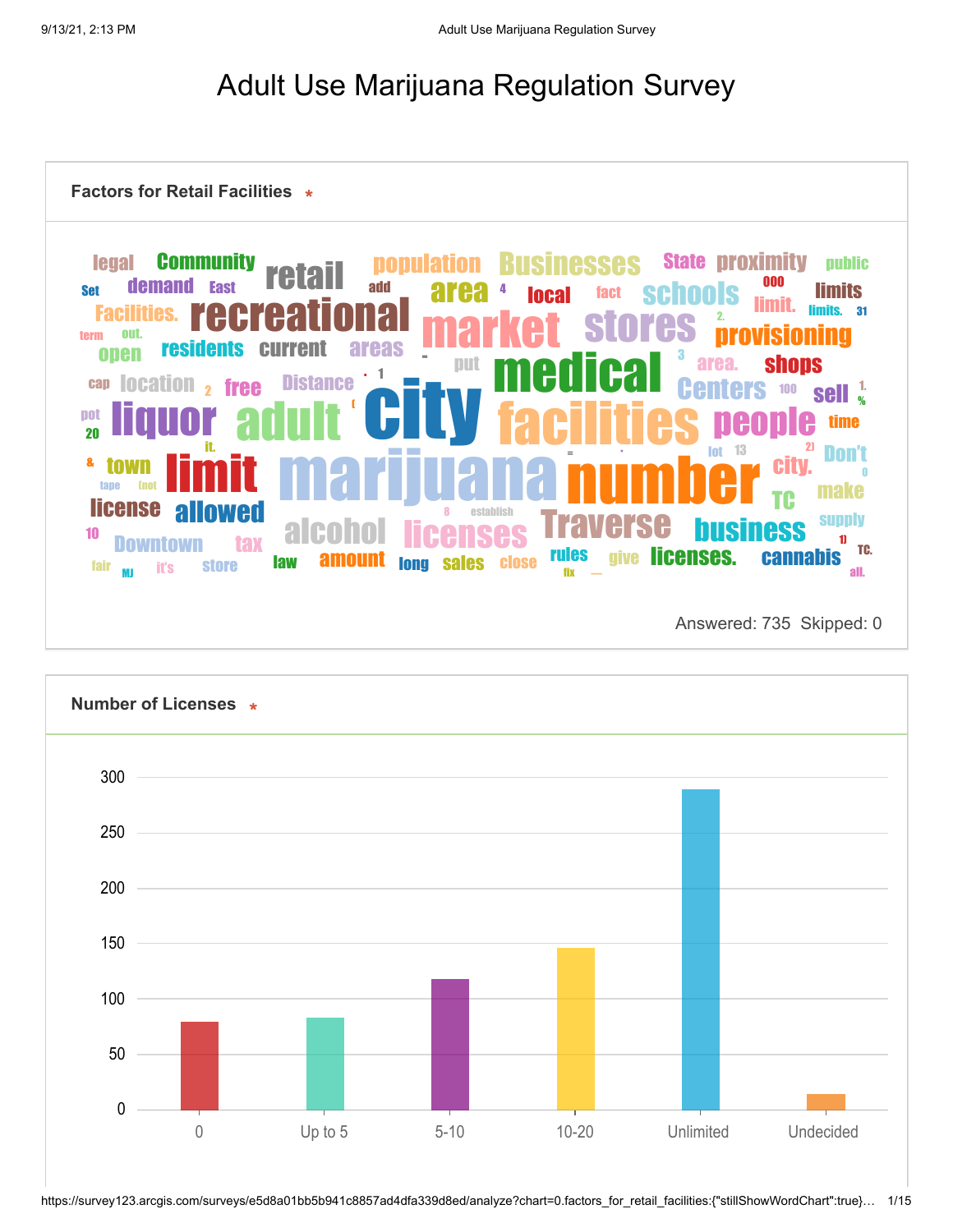9/13/21, 2:13 PM **Adult Use Marijuana Regulation Survey** 

| $\pmb{0}$ | 80  | 10.88%                   |
|-----------|-----|--------------------------|
| Up to 5   | 84  | 11.43%                   |
| $5 - 10$  | 119 | 16.19%                   |
| $10 - 20$ | 147 | 20%                      |
| Unlimited | 290 | 39.46%                   |
| Undecided | 15  | 2.04%                    |
|           |     | Answered: 735 Skipped: 0 |



| <b>Answers</b> | <b>Count</b> | <b>Percentage</b> |
|----------------|--------------|-------------------|
| Yes            | 296          | 40.27%            |
| No             | 160          | 21.77%            |
| More           | 134          | 18.23%            |
| Less           | 43           | 5.85%             |

https://survey123.arcgis.com/surveys/e5d8a01bb5b941c8857ad4dfa339d8ed/analyze?chart=0.factors\_for\_retail\_facilities:{"stillShowWordChart":true}… 2/15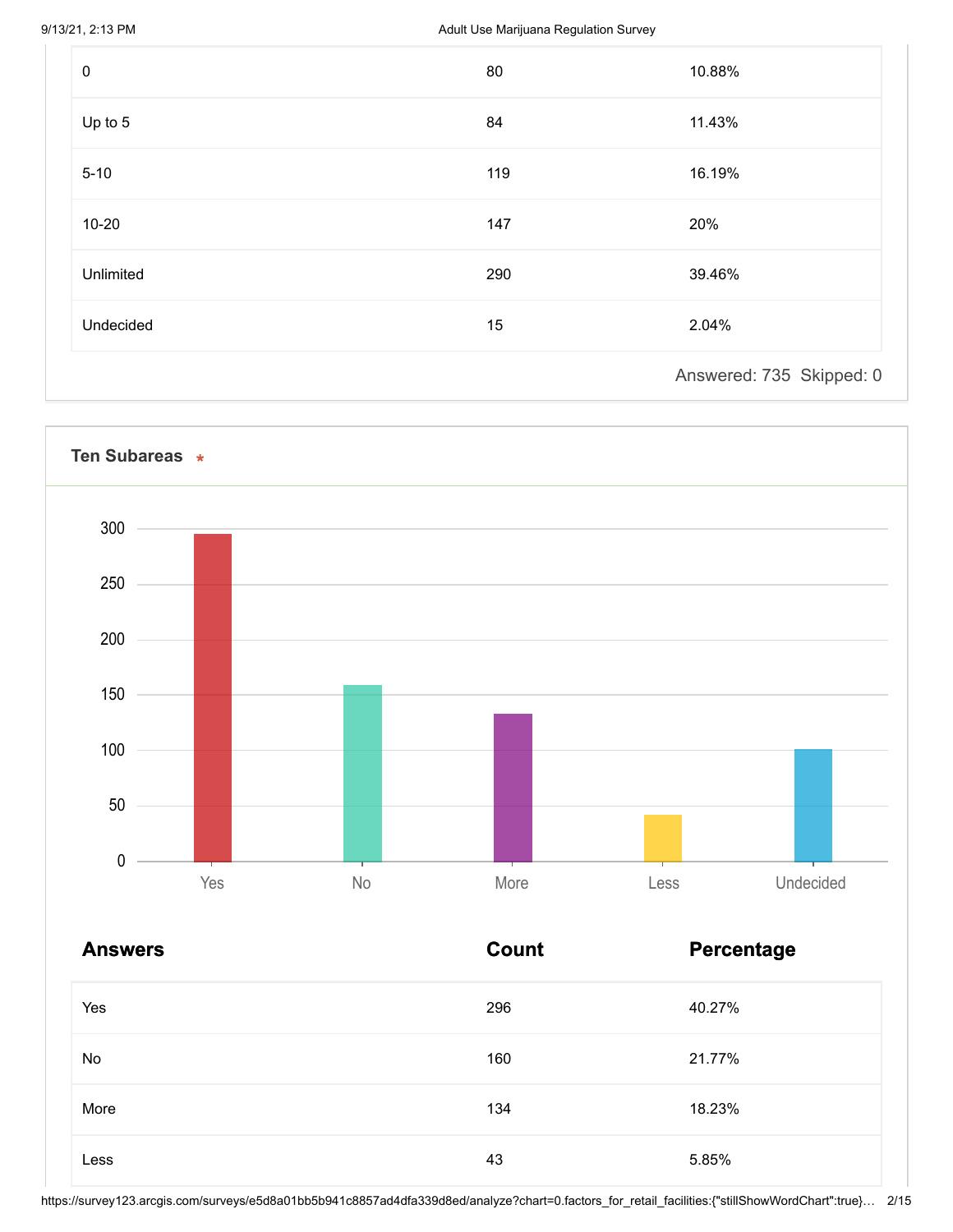| Undecided | 102 | 13.88%                   |
|-----------|-----|--------------------------|
|           |     | Answered: 735 Skipped: 0 |



| <b>Answers</b> | <b>Count</b> | Percentage               |
|----------------|--------------|--------------------------|
| $\pmb{0}$      | 100          | 13.61%                   |
| 1              | 138          | 18.78%                   |
| $1 - 3$        | 126          | 17.14%                   |
| $3-5$          | 54           | 7.35%                    |
| $5 - 10$       | 35           | 4.76%                    |
| Unlimited      | 252          | 34.29%                   |
| Undecided      | 30           | 4.08%                    |
|                |              | Answered: 735 Skipped: 0 |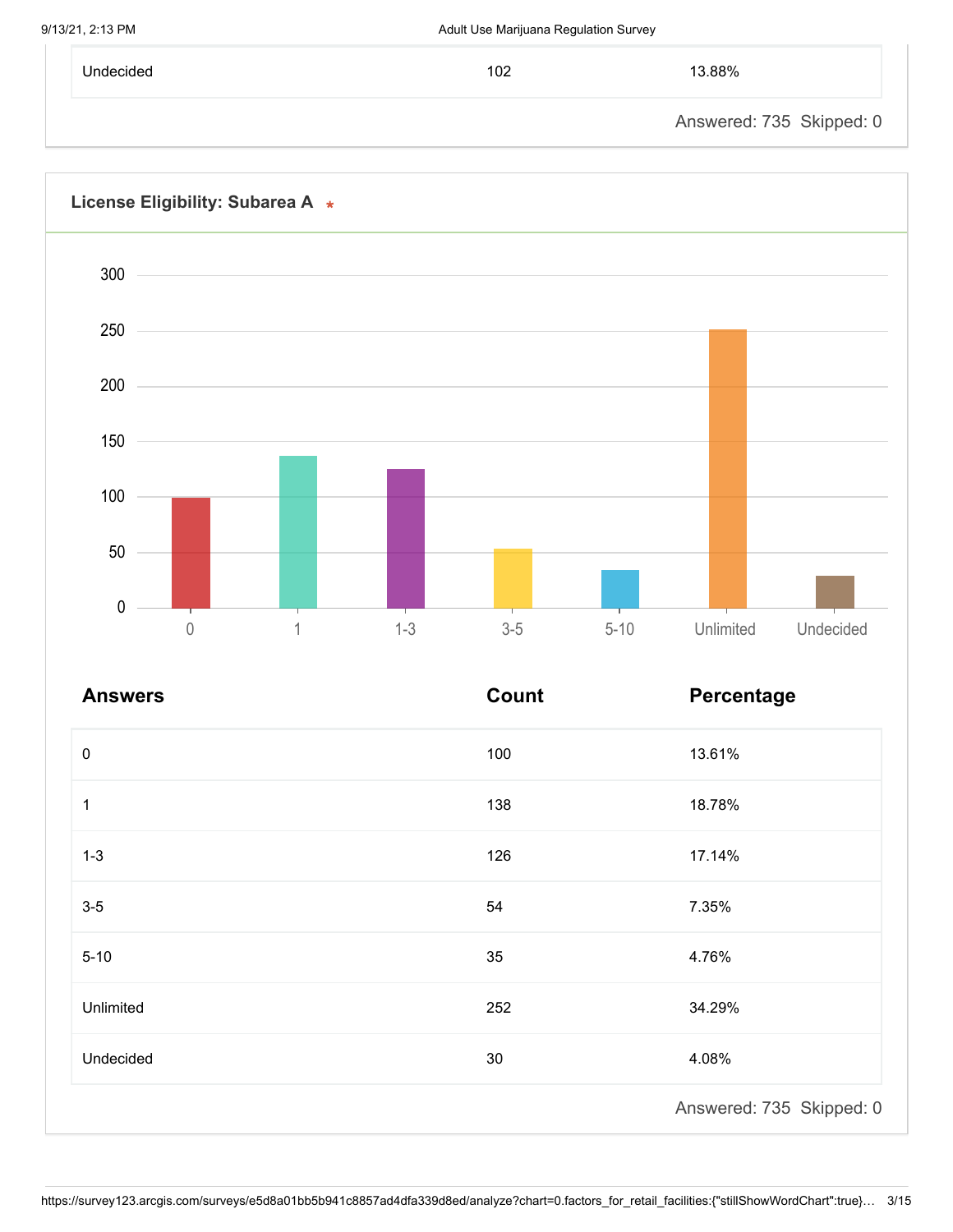

| <b>Answers</b> | <b>Count</b> | Percentage               |
|----------------|--------------|--------------------------|
| $\pmb{0}$      | 112          | 15.24%                   |
| 1              | 73           | 9.93%                    |
| $1 - 3$        | 131          | 17.82%                   |
| $3-5$          | 80           | 10.88%                   |
| $5 - 10$       | 54           | 7.35%                    |
| Unlimited      | 257          | 34.97%                   |
| Undecided      | 28           | 3.81%                    |
|                |              | Answered: 735 Skipped: 0 |

**License Eligibility: Subarea C**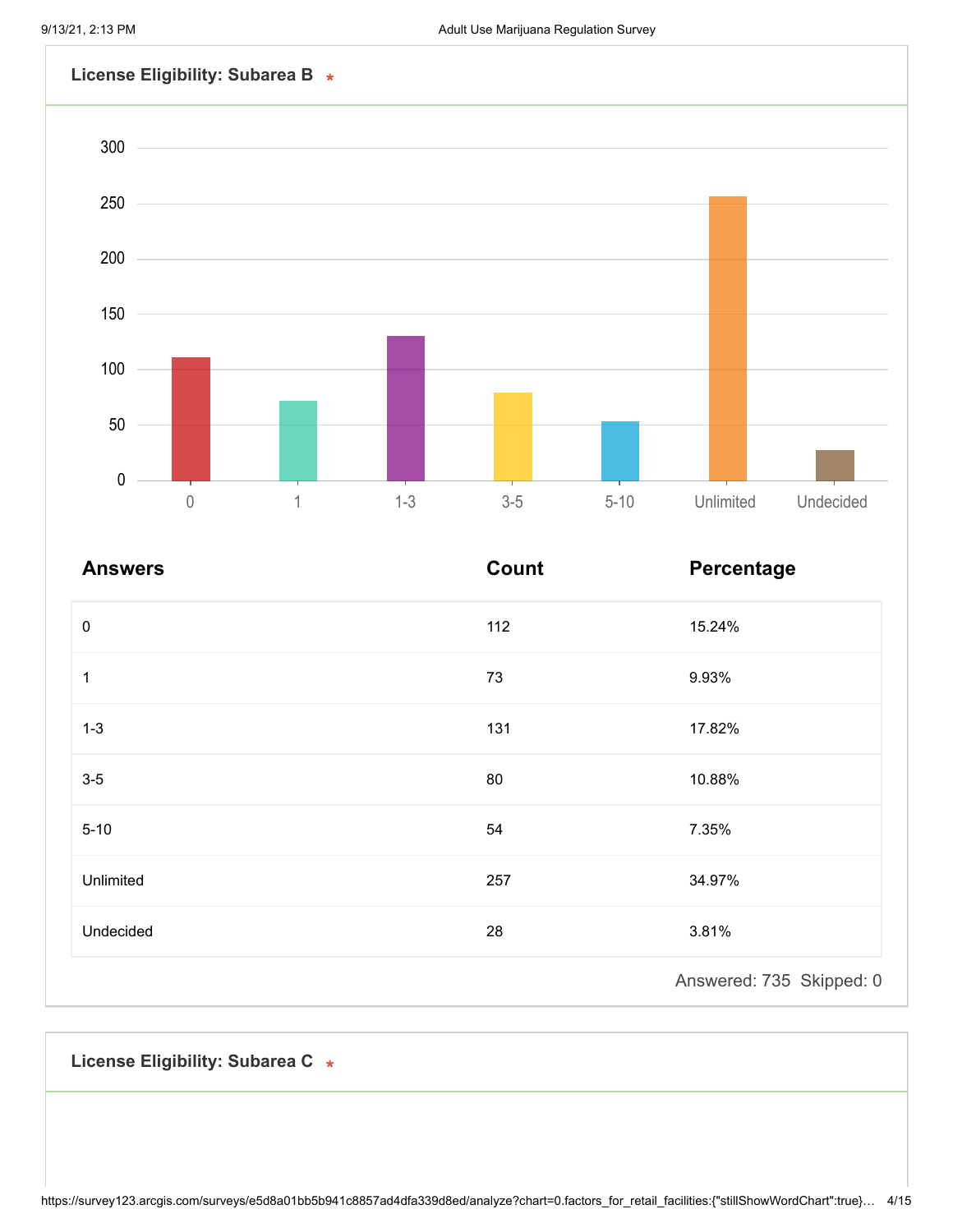

| <b>Answers</b> | <b>Count</b> | Percentage               |
|----------------|--------------|--------------------------|
| $\pmb{0}$      | 125          | 17.01%                   |
| 1              | 68           | 9.25%                    |
| $1 - 3$        | 131          | 17.82%                   |
| $3-5$          | 82           | 11.16%                   |
| $5 - 10$       | 49           | 6.67%                    |
| Unlimited      | 254          | 34.56%                   |
| Undecided      | 26           | 3.54%                    |
|                |              | Answered: 735 Skipped: 0 |

**License Eligibility: Subarea D**

https://survey123.arcgis.com/surveys/e5d8a01bb5b941c8857ad4dfa339d8ed/analyze?chart=0.factors\_for\_retail\_facilities:{"stillShowWordChart":true}… 5/15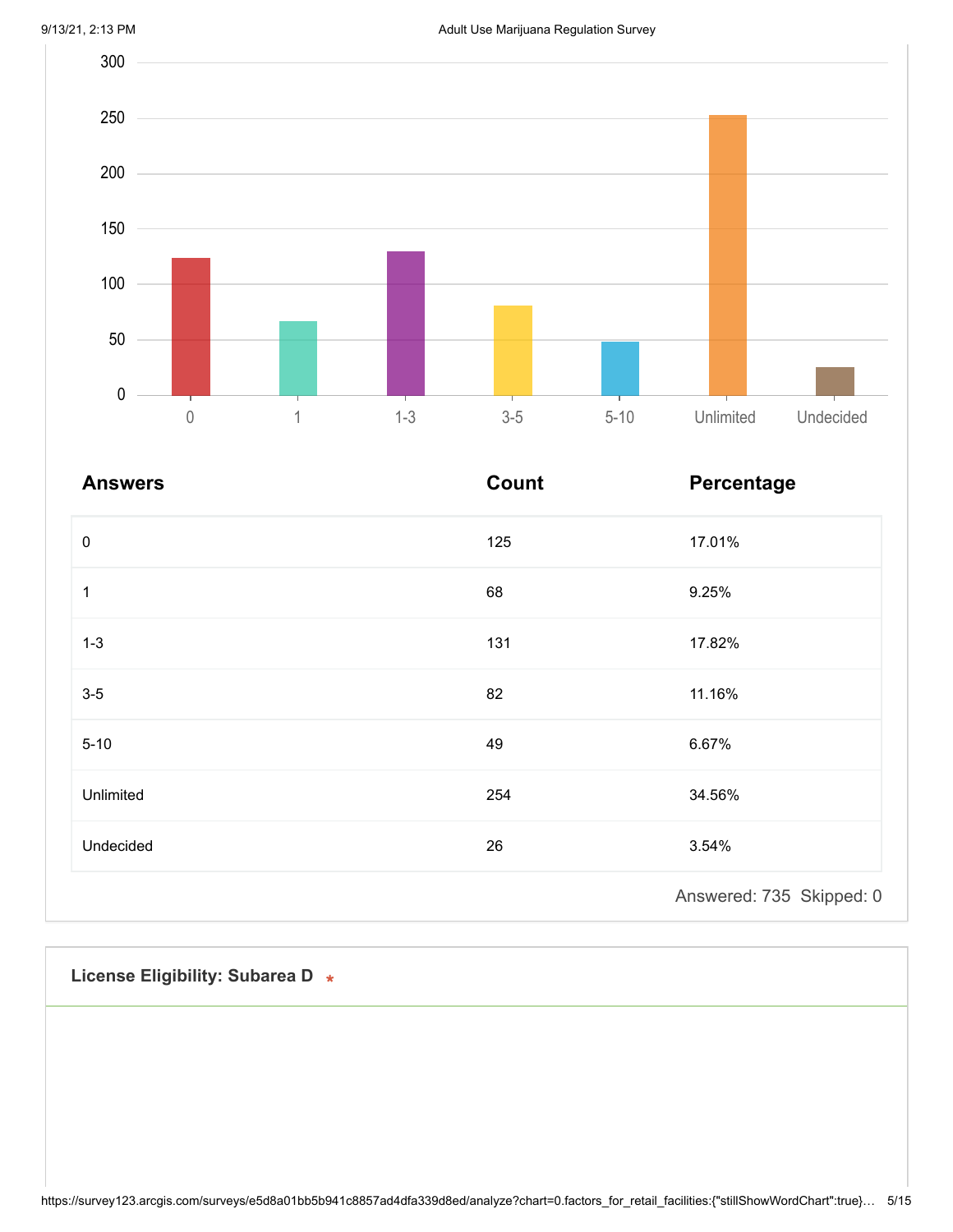

| <b>Answers</b> | Count | Percentage               |
|----------------|-------|--------------------------|
| $\pmb{0}$      | 124   | 16.87%                   |
| 1              | 85    | 11.56%                   |
| $1 - 3$        | 135   | 18.37%                   |
| $3-5$          | 78    | 10.61%                   |
| $5 - 10$       | 36    | 4.9%                     |
| Unlimited      | 251   | 34.15%                   |
| Undecided      | 26    | 3.54%                    |
|                |       | Answered: 735 Skipped: 0 |

**License Eligibility: Subarea E**

https://survey123.arcgis.com/surveys/e5d8a01bb5b941c8857ad4dfa339d8ed/analyze?chart=0.factors\_for\_retail\_facilities:{"stillShowWordChart":true}… 6/15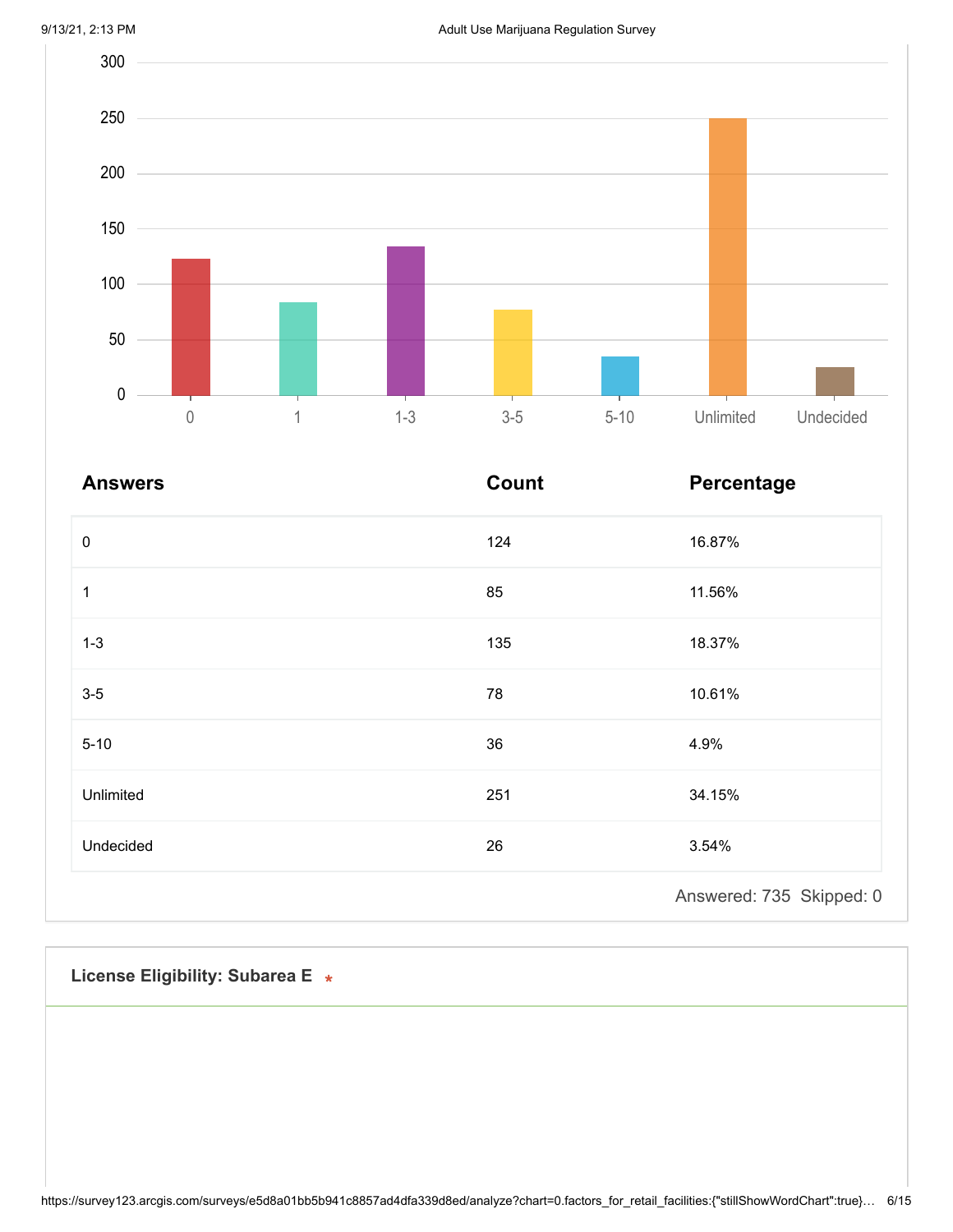

| <b>Answers</b> | Count | Percentage               |
|----------------|-------|--------------------------|
| $\pmb{0}$      | 111   | 15.1%                    |
| 1              | 90    | 12.24%                   |
| $1 - 3$        | 144   | 19.59%                   |
| $3-5$          | 71    | 9.66%                    |
| $5 - 10$       | 39    | 5.31%                    |
| Unlimited      | 253   | 34.42%                   |
| Undecided      | 27    | 3.67%                    |
|                |       | Answered: 735 Skipped: 0 |

**License Eligibility: Subarea F**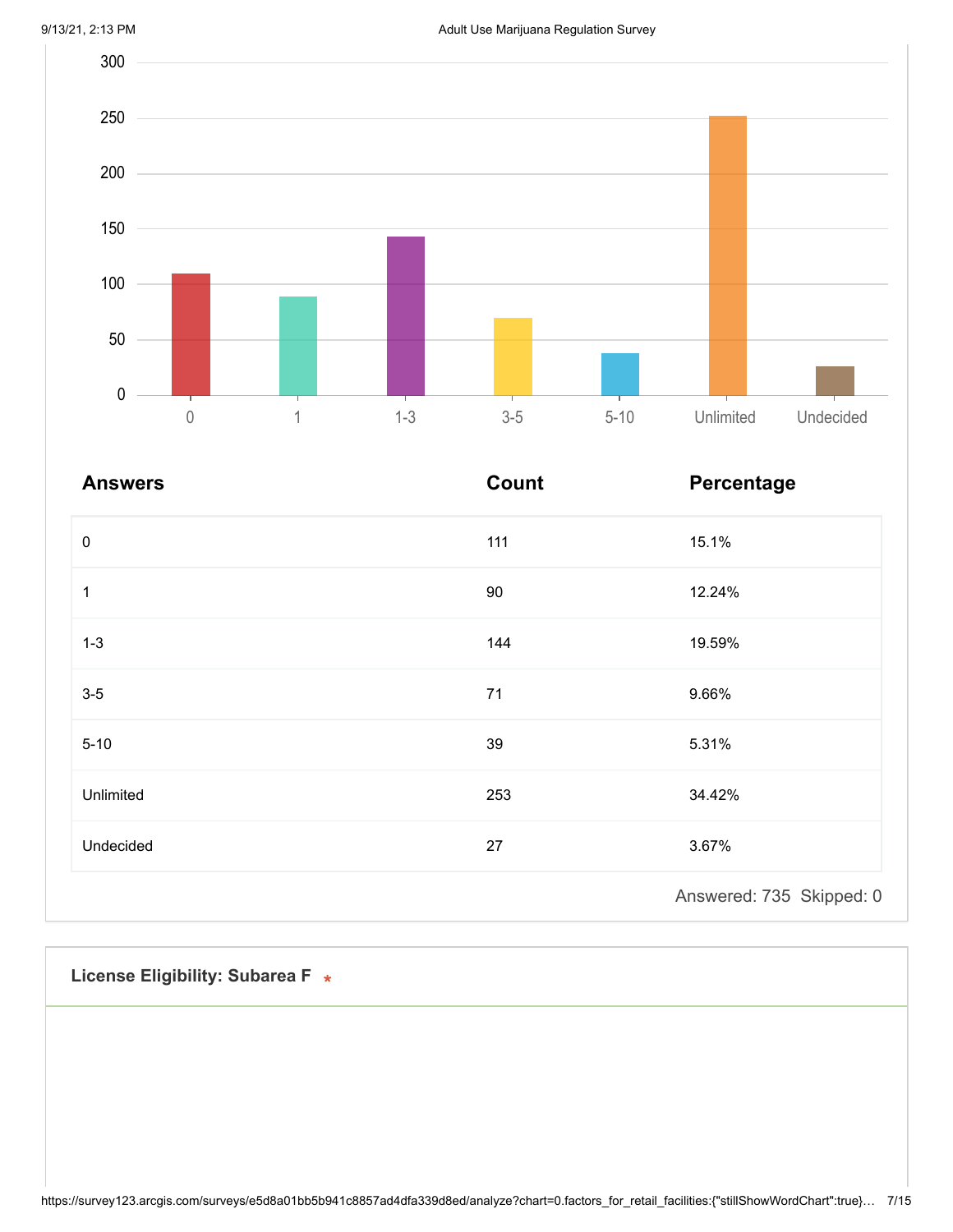

| <b>Answers</b> | <b>Count</b> | Percentage               |
|----------------|--------------|--------------------------|
| $\pmb{0}$      | 117          | 15.92%                   |
| 1              | 103          | 14.01%                   |
| $1 - 3$        | 140          | 19.05%                   |
| $3-5$          | 63           | 8.57%                    |
| $5 - 10$       | 33           | 4.49%                    |
| Unlimited      | 252          | 34.29%                   |
| Undecided      | 27           | 3.67%                    |
|                |              | Answered: 735 Skipped: 0 |

**License Eligibility: Subarea G**

https://survey123.arcgis.com/surveys/e5d8a01bb5b941c8857ad4dfa339d8ed/analyze?chart=0.factors\_for\_retail\_facilities:{"stillShowWordChart":true}… 8/15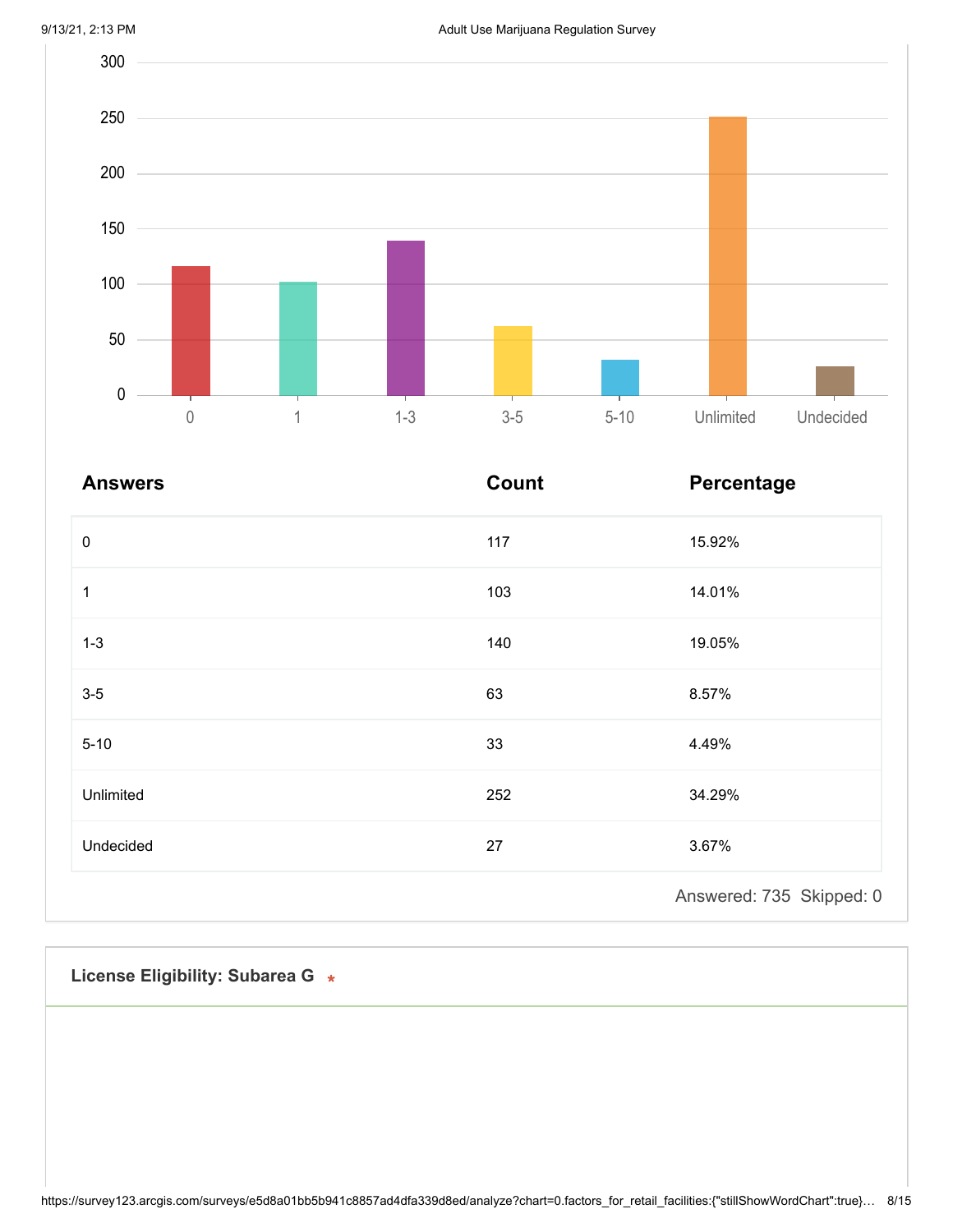

| <b>Answers</b> | <b>Count</b> | Percentage               |
|----------------|--------------|--------------------------|
| $\pmb{0}$      | 131          | 17.82%                   |
| 1              | 89           | 12.11%                   |
| $1 - 3$        | 139          | 18.91%                   |
| $3-5$          | 61           | 8.3%                     |
| $5 - 10$       | 32           | 4.35%                    |
| Unlimited      | 254          | 34.56%                   |
| Undecided      | 29           | 3.95%                    |
|                |              | Answered: 735 Skipped: 0 |

**License Eligibility: Subarea H**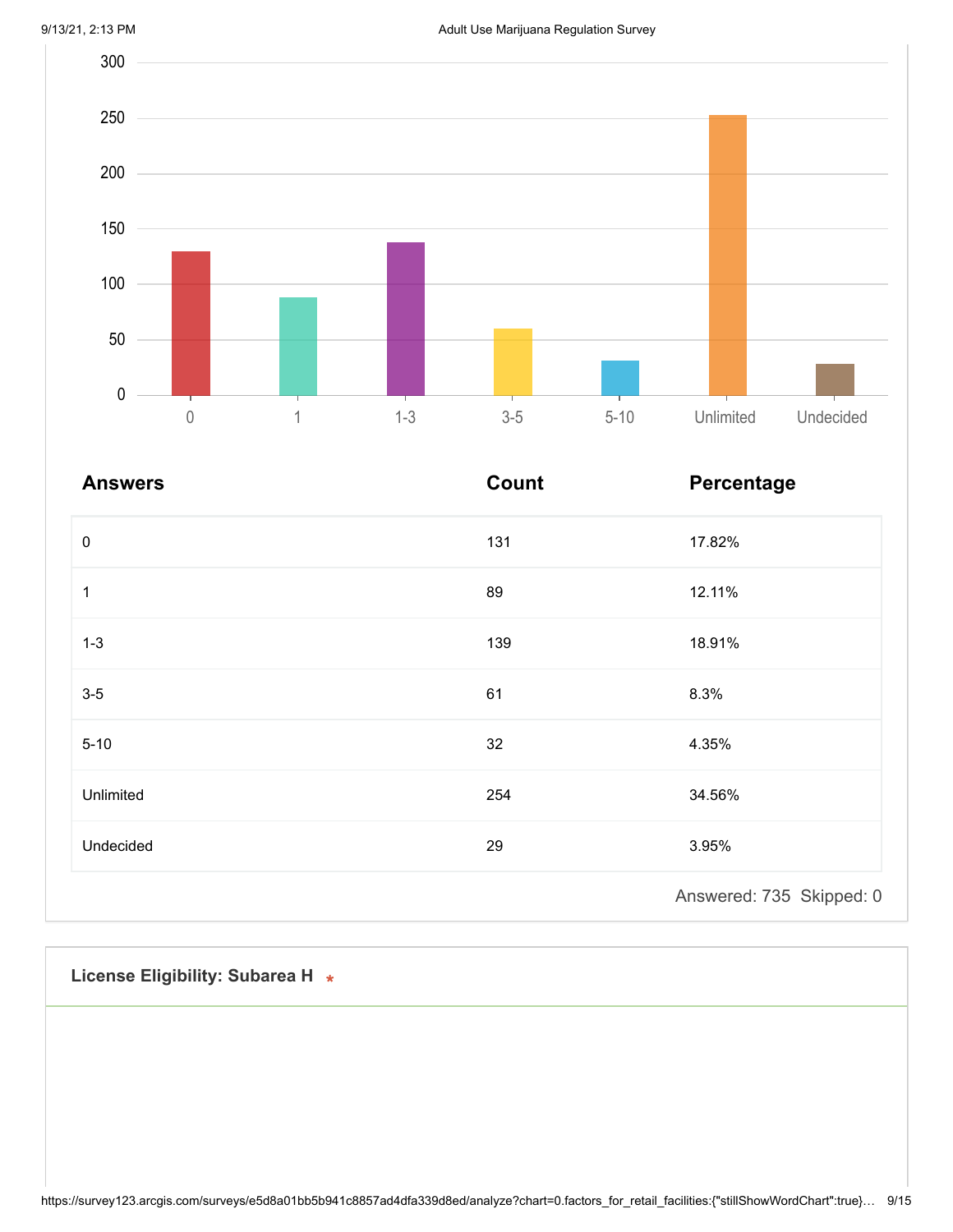

| <b>Answers</b> | <b>Count</b> | Percentage               |
|----------------|--------------|--------------------------|
| $\pmb{0}$      | 115          | 15.65%                   |
| 1              | 116          | 15.78%                   |
| $1 - 3$        | 123          | 16.73%                   |
| $3-5$          | 65           | 8.84%                    |
| $5 - 10$       | 34           | 4.63%                    |
| Unlimited      | 254          | 34.56%                   |
| Undecided      | 28           | 3.81%                    |
|                |              | Answered: 735 Skipped: 0 |

**License Eligibility: Subarea I**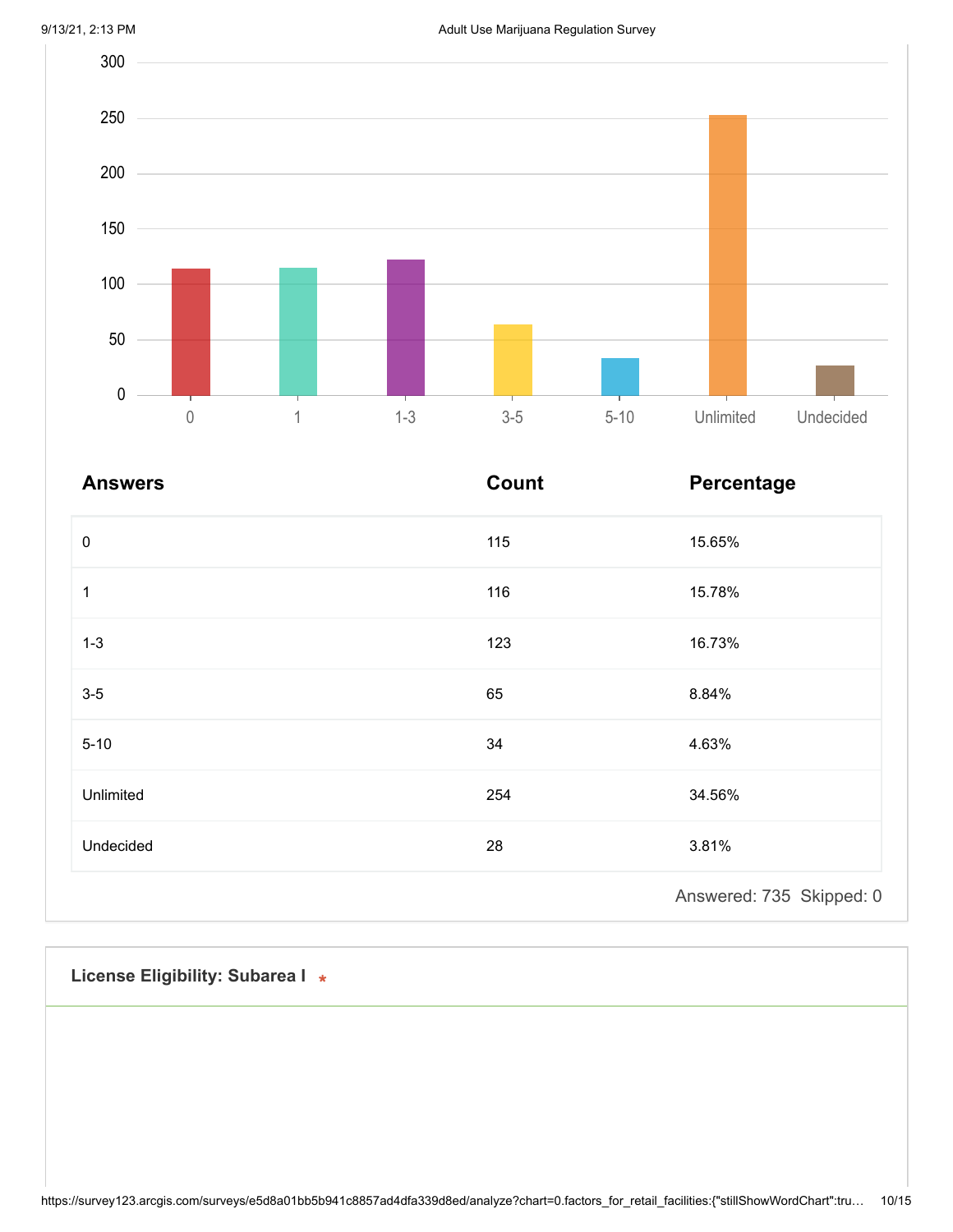

| <b>Answers</b> | <b>Count</b> | Percentage               |
|----------------|--------------|--------------------------|
| $\pmb{0}$      | 101          | 13.74%                   |
| $\mathbf{1}$   | 93           | 12.65%                   |
| $1 - 3$        | 131          | 17.82%                   |
| $3-5$          | 82           | 11.16%                   |
| $5 - 10$       | 42           | 5.71%                    |
| Unlimited      | 259          | 35.24%                   |
| Undecided      | 27           | 3.67%                    |
|                |              | Answered: 735 Skipped: 0 |

**Current Provisioning Centers**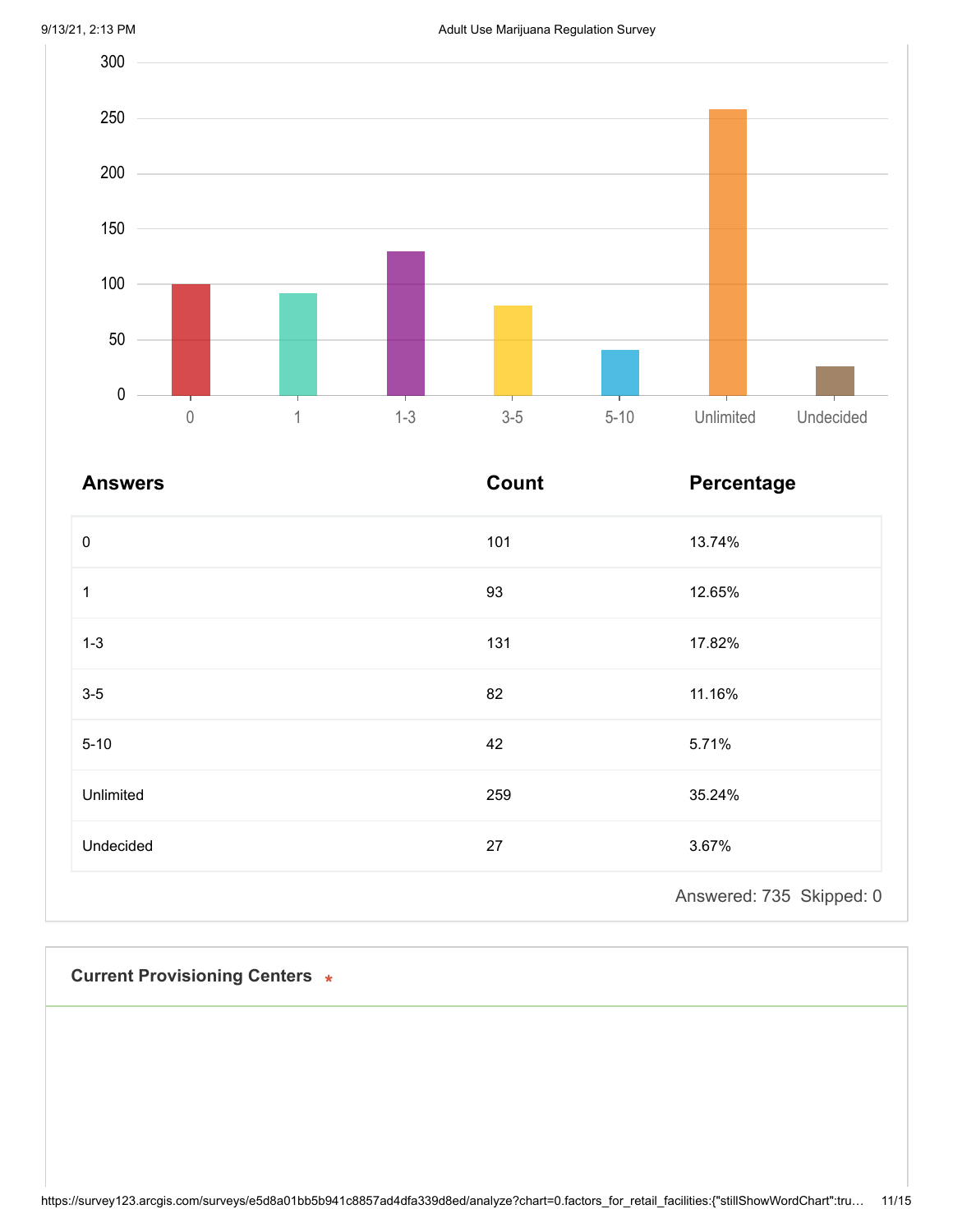

| <b>Answers</b>                                                 | <b>Count</b> | Percentage               |
|----------------------------------------------------------------|--------------|--------------------------|
| Automatic Issuance                                             | 427          | 58.1%                    |
| Competitive Advantage in Selection (No Automatic Issuan<br>ce) | 159          | 21.63%                   |
| Neither                                                        | 121          | 16.46%                   |
| Undecided                                                      | 28           | 3.81%                    |
|                                                                |              | Answered: 735 Skipped: 0 |

## **Additional Standards**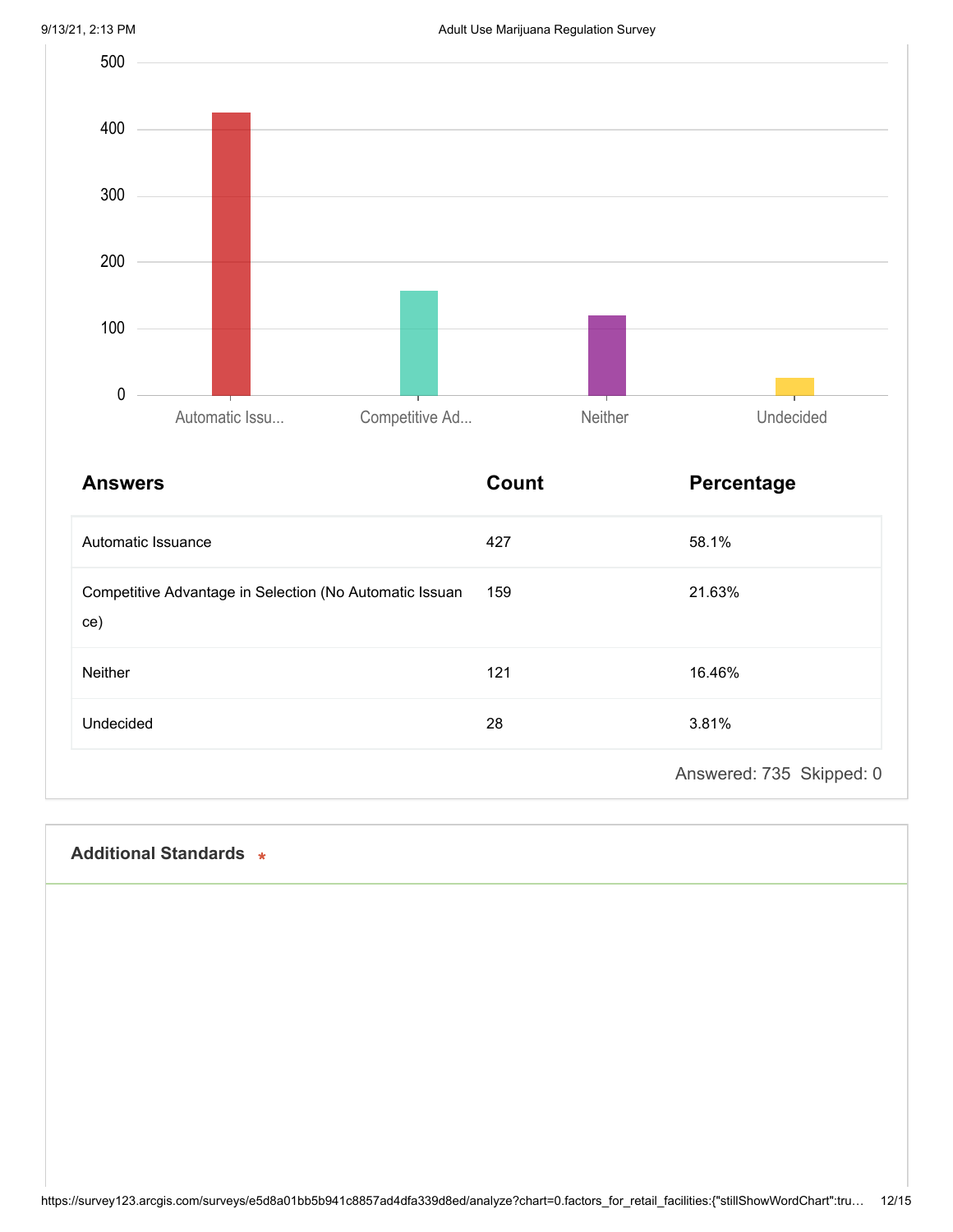

| <b>Answers</b> | Count | Percentage               |
|----------------|-------|--------------------------|
| Yes            | 289   | 39.32%                   |
| No             | 385   | 52.38%                   |
| Undecided      | 61    | 8.3%                     |
|                |       | Answered: 735 Skipped: 0 |

## **Scoring Rubric**

Web browsers may not respond well when there are more than 500 answers in the word cloud. Show it anyway

## **Tell Us More**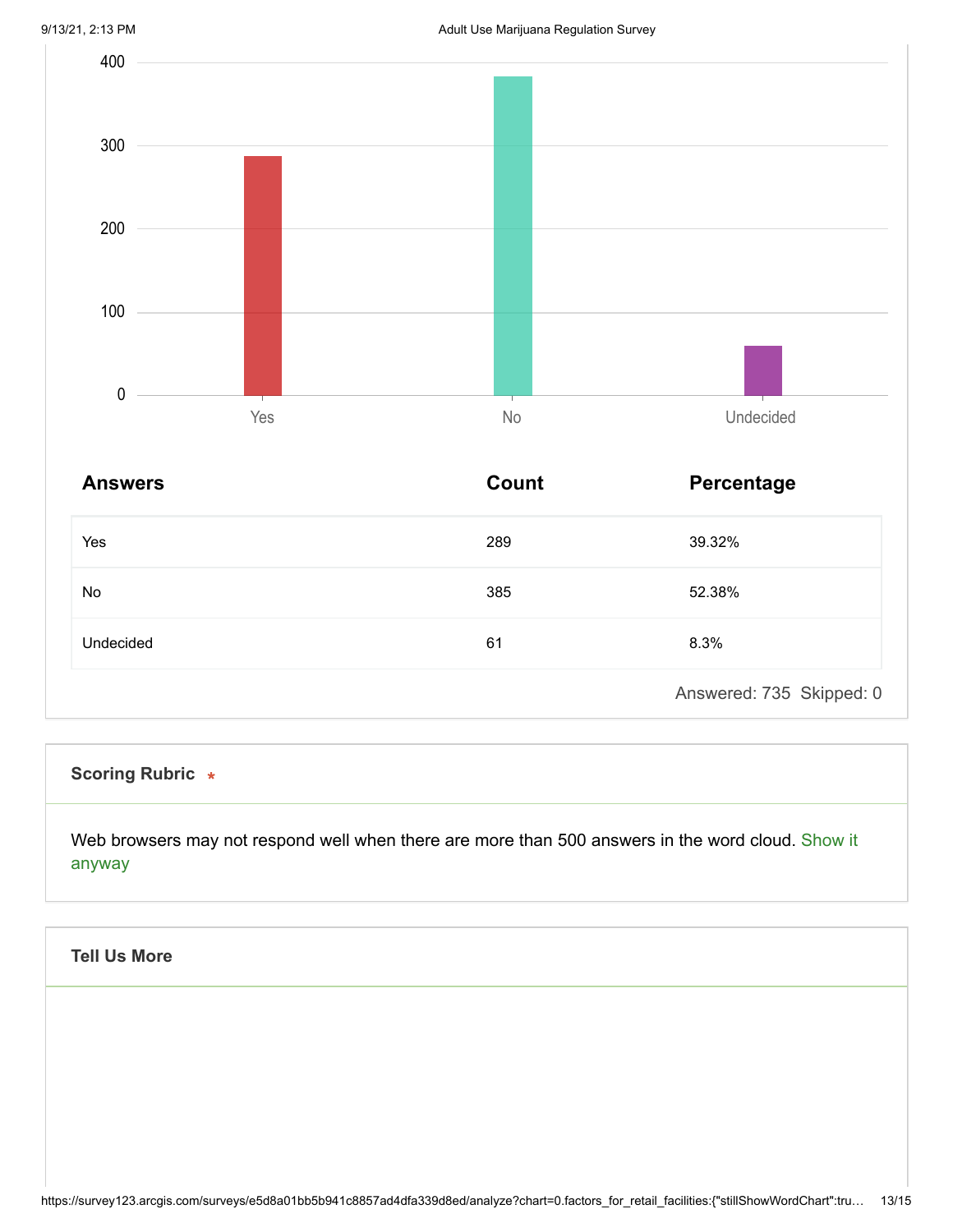| 9/13/21, 2:13 PM                                                                                                                                                                                                                                                                                                                                                    | Adult Use Marijuana Regulation Survey                                                                                                                                                                                                                                                                                                                                            |                                                                                                                                                                                                                                                                                                                            |
|---------------------------------------------------------------------------------------------------------------------------------------------------------------------------------------------------------------------------------------------------------------------------------------------------------------------------------------------------------------------|----------------------------------------------------------------------------------------------------------------------------------------------------------------------------------------------------------------------------------------------------------------------------------------------------------------------------------------------------------------------------------|----------------------------------------------------------------------------------------------------------------------------------------------------------------------------------------------------------------------------------------------------------------------------------------------------------------------------|
| dont<br>licenses.<br>voters c.<br><b>OTI.</b><br>use.<br><b>restrictions</b><br>age<br>good<br><b>issue</b><br>public<br>town.<br><b>process</b><br>allowed<br>la<br><b>Vears</b><br>real<br>size<br>town<br><b>facilities</b><br><b>made</b><br>dispensaries<br>$\mathbf{n}/\mathbf{a}$<br>AU                                                                      | difficult<br><b>big</b><br>fact<br><b>losing</b><br>fair<br>area.<br>$\overline{1}$<br><b>street</b><br><b>understand</b><br>open<br><b>tourists</b><br><b>Cannabis</b><br>13<br><b>licenses</b><br>kids<br>front<br><b>centers</b><br>12<br>market<br><b>make</b><br>mo<br><b>stores</b><br>6<br><b>Alcohol</b><br>3<br><b>businesses</b><br>raverse<br>$\overline{\mathbf{a}}$ | turn<br>shop<br><b>infrastructure</b><br>hold<br><b>i'm</b><br>too!<br><b>state</b><br>this.<br><b>taxes</b><br>missing<br><b>makes</b><br>in.<br><b>license</b><br><b>back</b><br><b>number</b><br>5<br><b>long</b><br>pay<br>driving<br><b>traffic</b><br>ago<br><b>voted</b><br><b>law</b>                              |
| drug<br>high<br><b>business</b><br>it.<br><b>Kalkaska</b><br>limit<br><b>revenue</b><br>job.<br><b>existing</b><br><b>local</b><br>area<br>TC.<br><b>City.</b><br>200<br>dollars<br>don't<br>community.<br>out.<br>25<br><b>shops</b><br><b>residents</b><br>communities<br>ra,<br><b>Honor</b><br><b>leaf</b><br>lie.<br>live<br><b>Michigan</b><br>cities<br>hone | pot<br>money<br><b>liquor</b><br><b>tax</b><br>D.<br>give<br>lot<br>$\overline{2}$<br>lťs<br>medical<br><b>current</b><br><b>Provisioning</b><br>10<br><b>retail</b><br>tıme<br><b>legal</b><br><b>Stop</b><br>sell allowing<br>downtown<br><b>small</b><br>amount<br>work<br>is.<br><b>start</b>                                                                                | <b>bars</b><br>feel<br><b>community</b><br><b>product</b><br><b>areas</b><br><b>Places</b><br>already.<br>SO.<br><b>bit</b><br>drinking<br>bring<br><b>St</b><br>TC<br>put<br>fail.<br><b>store</b><br><b>locations</b><br>sales<br>lost<br><b>feet</b><br>opportunity<br><b>Survey</b><br>do.<br>rules<br>people.<br>move |

Answered: 345 Skipped: 390